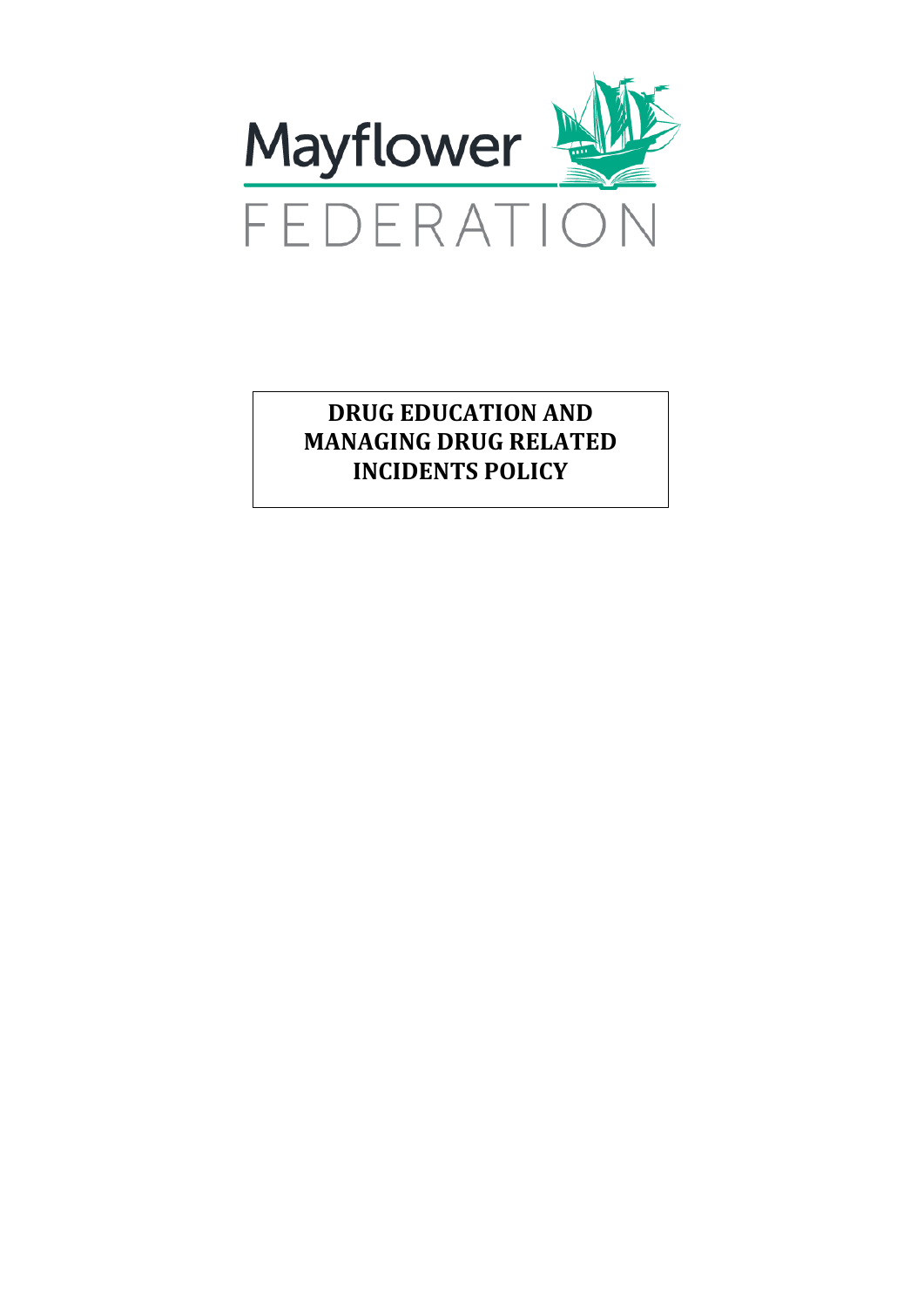# **Drug Education and Managing Drug Related Incidents Policy**

This policy was written on 10<sup>th</sup> January 2019 and consultation was carried out with staff, pupils, parents and governors. It will be reviewed in January 2010.

# **1. School Statement**

Phoenix Primary School recognises the harm that all drugs can have, be they illegal (cocaine, cannabis, heroin etc.) legal (alcohol, cigarettes and solvents) or medicines. We aim, through this policy, and its guidelines to provide clear and consistent procedures, which promote safety and good management.

# **2. Aims**

2.1 To help young people resist drug misuse in order to achieve their full potential in society

2.2 To promote and safeguard health and safety of pupils and staff within the school

- 2.3 To provide a hierarchy of sanctions, for different levels of severity for different drug related incidents
- 2.4 To endorse a range of learning and supportive responses for those involved in an incident

2.5 To encourage an environment where a supportive response to incidents is not undermined by an unduly punitive response

2.6 To ensure this policy is fully implemented and disseminated to ensure understanding and adopting for all of those connected with the school; pupils, parents, teachers, governors and auxiliary staff.

# **3. Contents & Organisation of Drug Education**

3.1 The school aims to provide a programme of drug education in line with the Science Curriculum and PSHE education scheme of work.

# **Science Curriculum Links**

**Year 2** pupils should be taught to:

**describe the importance for humans of exercise, eating the right amounts of different types of food,** and hygiene

Year 3 pupils should be taught to:

 $\blacksquare$  identify that animals, including humans, need the right types and amount of nutrition, and that they cannot make their own food; they get nutrition from what they eat

Year 6 pupils should be taught to:

 $\blacksquare$  recognise the impact of diet, exercise, drugs and lifestyle on the way their bodies function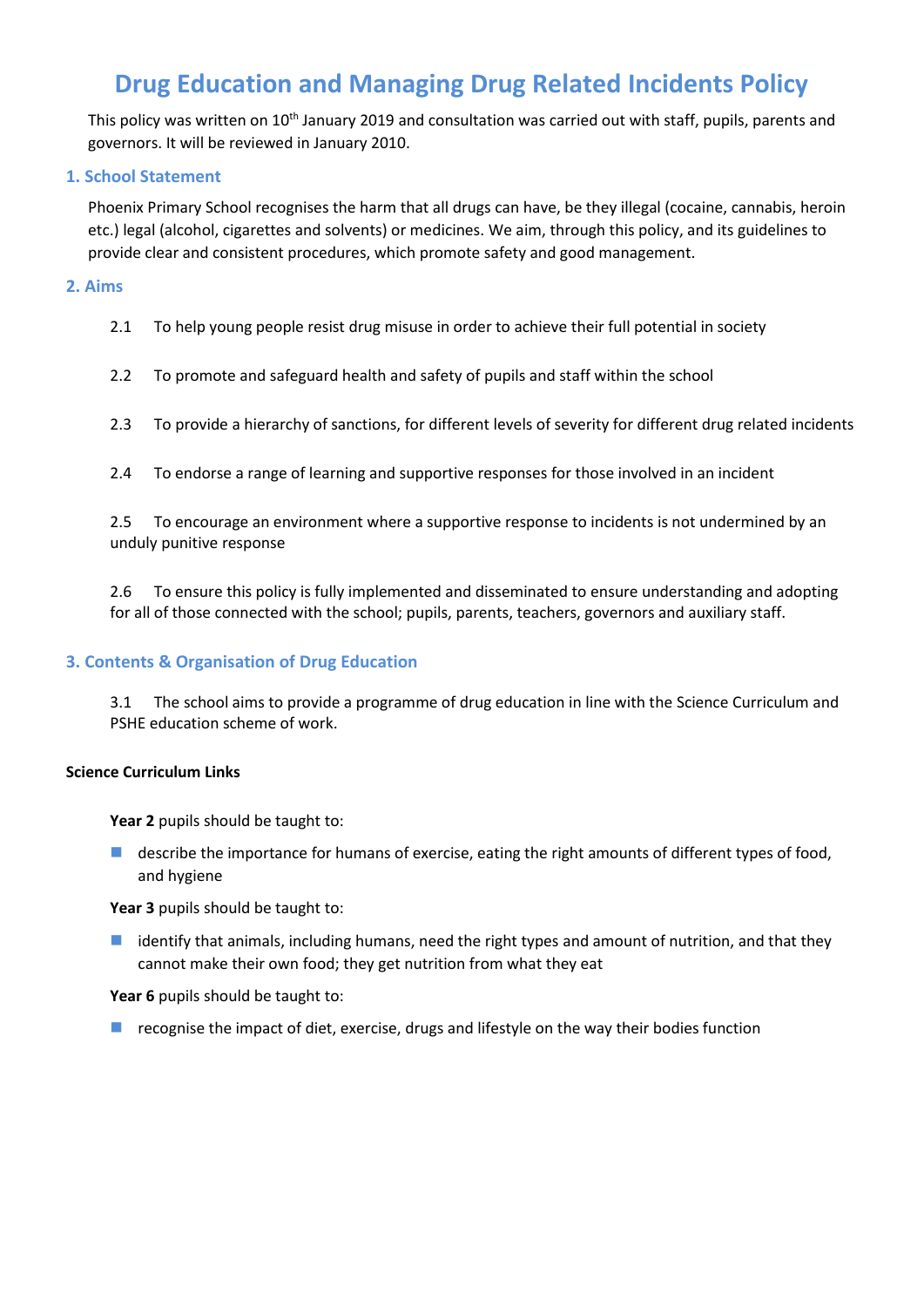# **PSHE Curriculum Links**

## **Year 1**

- $\blacksquare$  What is meant by a healthy lifestyle
- $\blacksquare$  To identify different influences on health and wellbeing
	- o What constitutes a healthy lifestyle including the benefits of physical activity, rest, healthy eating and dental health
	- o That household products, including medicines, can be harmful if not used properly
	- o About people who look after them, their family networks, who to go to if they are worried and how to attract their attention, ways that pupils can help these people to look after them

## **Year 2**

- **How to manage risks to physical and emotional health and wellbeing**
- **EXTERGIVE 2018 Ways of keeping physically and emotionally safe** 
	- o That household products, including medicines, can be harmful if not used properly
	- o Rules for and ways of keeping physically and emotionally safe (including safety in the environment)

#### **Year 3 and 4**

- $\blacksquare$  What is meant by a healthy lifestyle
- $\blacksquare$  How to maintain physical, mental and emotional health and wellbeing
- **H** How to make informed choices about health and wellbeing and to recognise sources of help with this
- $\blacksquare$  To identify different influences on health and wellbeing
	- o Which, why and how, commonly available substances and drugs (including alcohol and tobacco) could damage their immediate and future health and safety
	- o How to make informed choices
	- o What positively and negatively affects their physical, mental and emotional health

#### **Year 5**

- $\blacksquare$  How to maintain physical, mental and emotional health and wellbeing
- **How to make informed choices about health and wellbeing and to recognise sources of help with this**
- $\blacksquare$  To identify different influences on health and wellbeing
	- o Which, why and how, commonly available substances and drugs (including alcohol and tobacco) could damage their immediate and future health and safety
	- o To differentiate between the terms 'risk', 'danger' and 'hazard'
	- o That pressure to behave in an unacceptable, unhealthy or risky way can come from a variety of sources, including people they know and the media

#### **Year 6**

- $\blacksquare$  See Year 5 content plus
- $\blacksquare$  How to respond in an emergency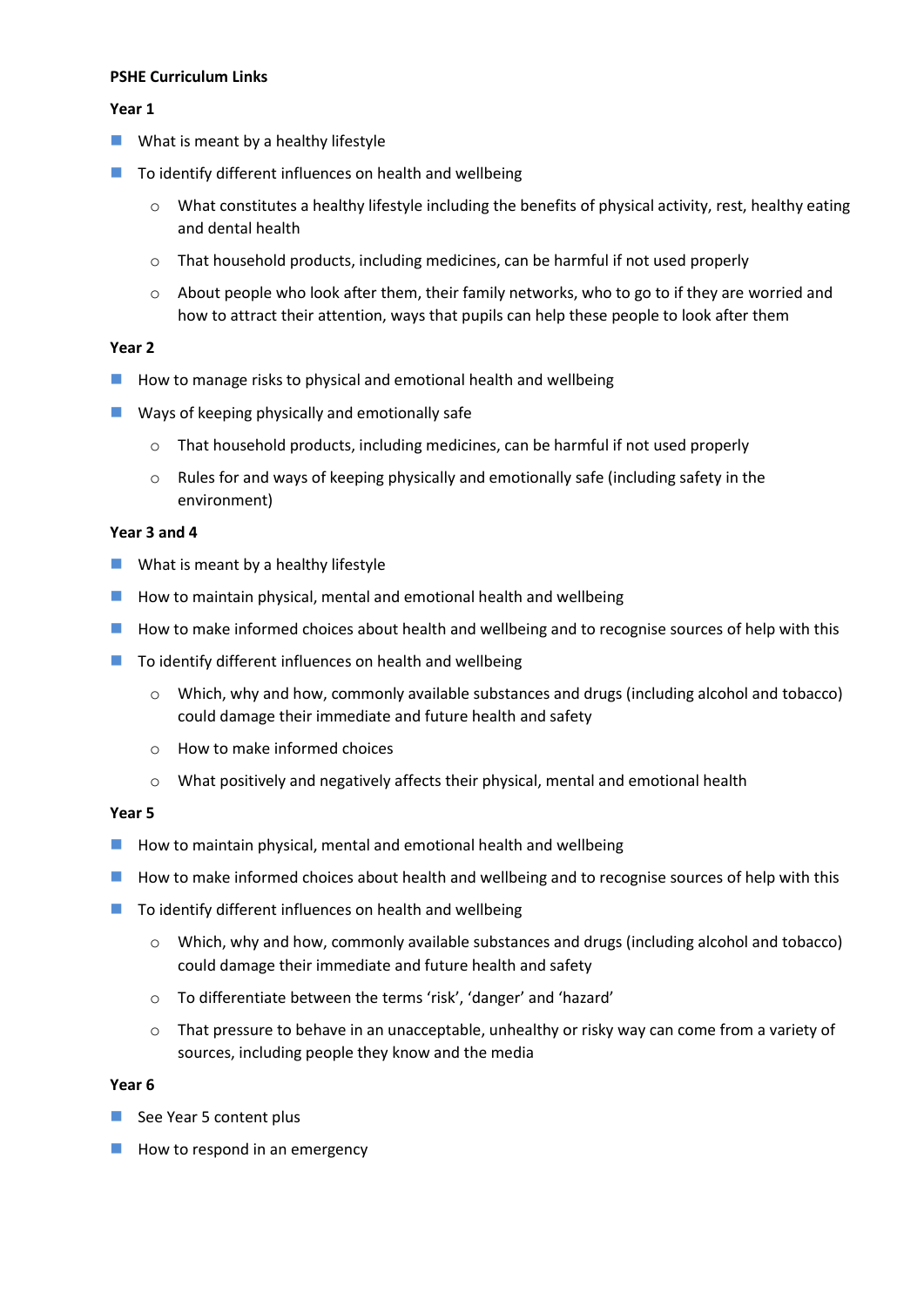3.2 The school will provide monitoring data to the Local Authority, on content and effectiveness of Drug education in line with the National Drug Strategy reporting process.

The Drugs and Tobacco Education Lead will be responsible for:

- **Ensuring the policy and programmes are implemented as agreed**
- $\blacksquare$  Supporting staff to assess pupils progress
- Recommending targets for whole school development
- **Evaluation of the programme will be made by assessing, the attitudes of the pupils, the development of** their personal skills and the knowledge and understanding they have gained. Review forms part of the content and is an ongoing process. The views of pupils, staff and parents will be sought and taken into account as the programme develops and changes.

# **4. Managing Drug Related Incidents Procedure**

Our definition of drug includes medicines, alcohol and tobacco it is therefore important that all aspects of an incident are considered. The needs and circumstances of the pupils are paramount.

We will consider each situation individually and recognise that a variety of actions in response may be necessary to drug related incidents as recommended by: DfE and ACPO drug advice for schools: <https://www.gov.uk/government/publications/drugs-advice-for-schools>

If the situation leads to a medical emergency the school emergency aid procedures will be followed immediately.

In the absence of a medical emergency the Headteacher will be informed and an appropriate response considered. We will refer to the *DfE and ACPO drug advice for schools* on responding to drug related incidents and in determining the response the implications of any action we take will be carefully considered. The focus of any response will be the student not the substance and we will seek to balance the interests of the individual, other members of the school community and the wider community.

Responses will be cross-referenced with related school policies such as:

- $\blacksquare$  Behaviour
- **Health and Safety**
- Child Protection
- School Visits

Unless there are exceptional circumstances, we will inform parents /carers at the earliest opportunity so that we can work together to support the pupil and to resolve difficulties.

We have a range of professional colleagues who can give or obtain advice and support in drug or alcohol related situations. These include the school's Education Welfare Officer, the local Police Liaison Officer, members of the local Youth Offending Team (whose roles include supporting young people at risk of offending) our local Drug and Alcohol agencies and counselling services. These colleagues can help with a needs assessment and support us in developing an appropriate response. The pupil/s will always be told when information is being passed on, in accordance with the school's policy on confidentiality.

Our aim is to enable all pupil to fulfil their potential. We will work with the pupil, their parents or carers and colleagues from other agencies to remove barriers to achievement and resolve any difficulties that exist. Drug related situations will be considered alongside other circumstances in the young person's life and not in isolation. We accept that it is never appropriate to respond in a way that is more punitive than that which might be considered by the police so that exclusion, whilst it remains and option, will be used as the very last resort.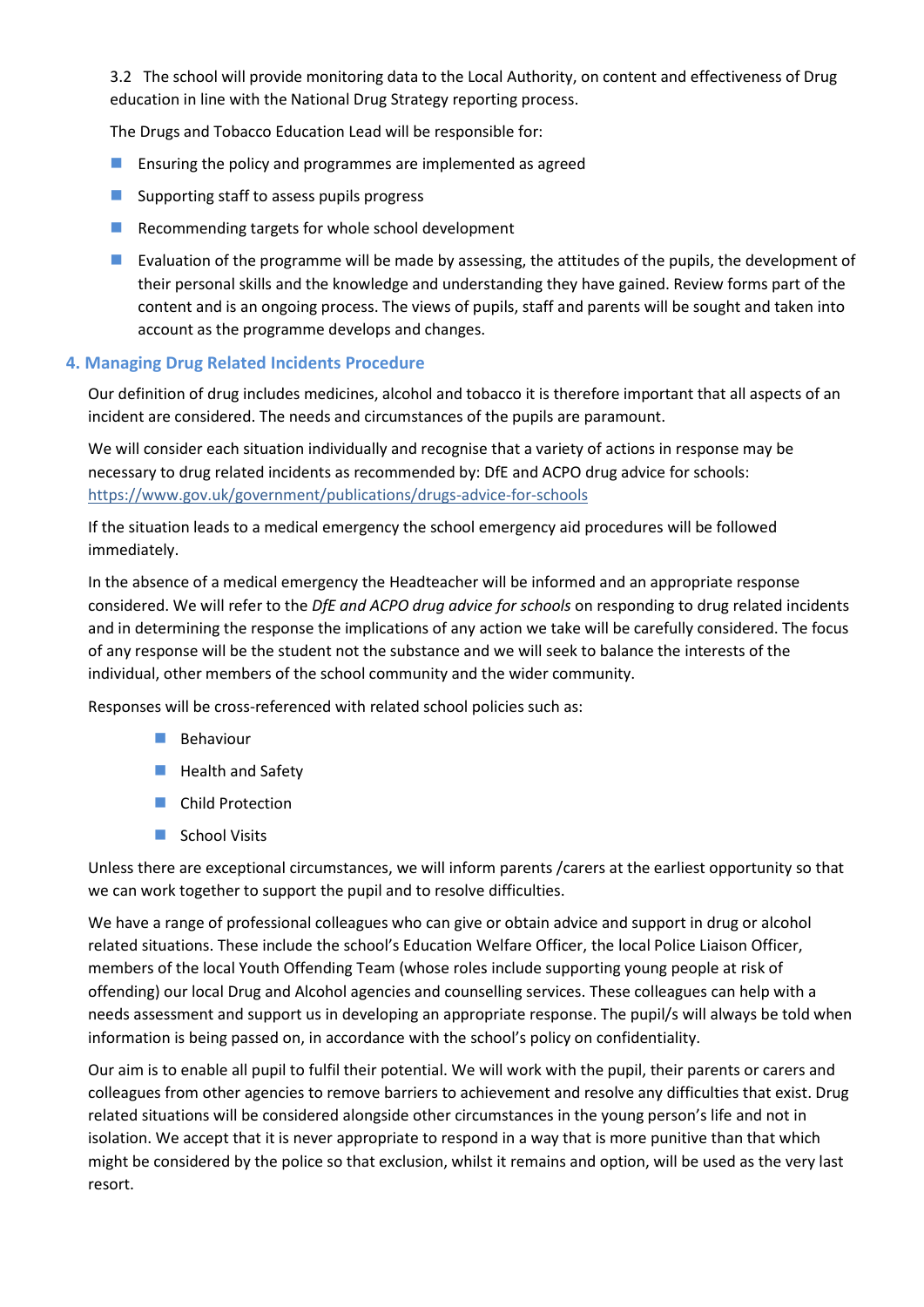Should a substance suspected of being illicit be found on the school premises it will be handed to the Headteacher and, in the presence of another member of staff, placed in a sealed container in the school safe until it can be delivered to or collected by a police officer. S/he will also be involved in advising the school on the most appropriate response to the situation. The Local Authority School Drug Adviser and Drug & Alcohol Action Team are also able to provide guidance and advice.

All staff will be made aware of the legal constraints on gathering evidence and questioning those involved. They will not take action without involving the co-ordinator.

## **5. Smoking Statement**

Smoking is not allowed on the school site.

# **Parents/Carers/Others under the influence of drugs /alcohol on school premises**

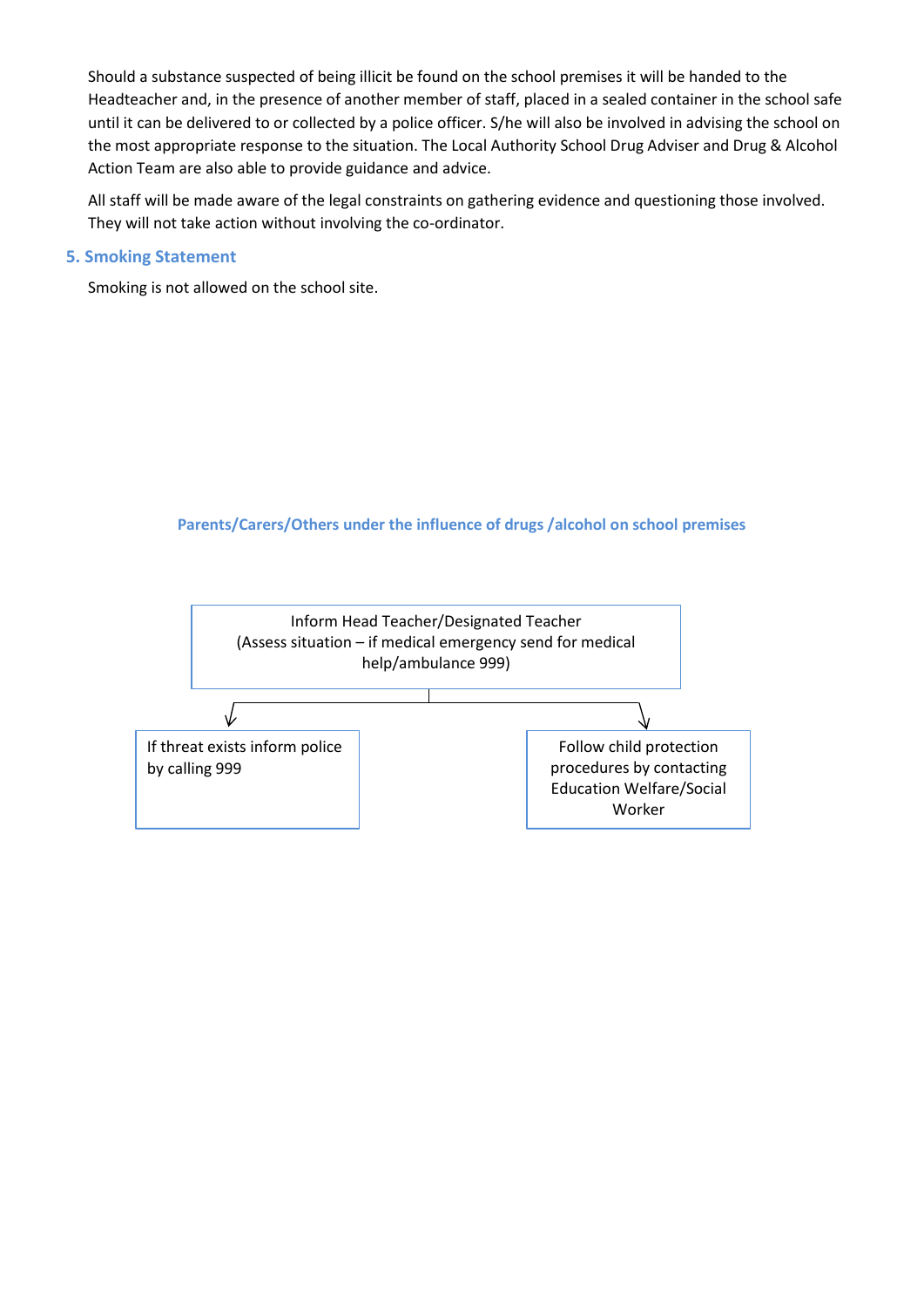# **Pupil(s) under the influence of drugs /alcohol on school premises.**



N.B. If tobacco is the drug used then the school's behavior/discipline policy will be applied.

#### **Pupils using medicines inappropriately on school premises.**

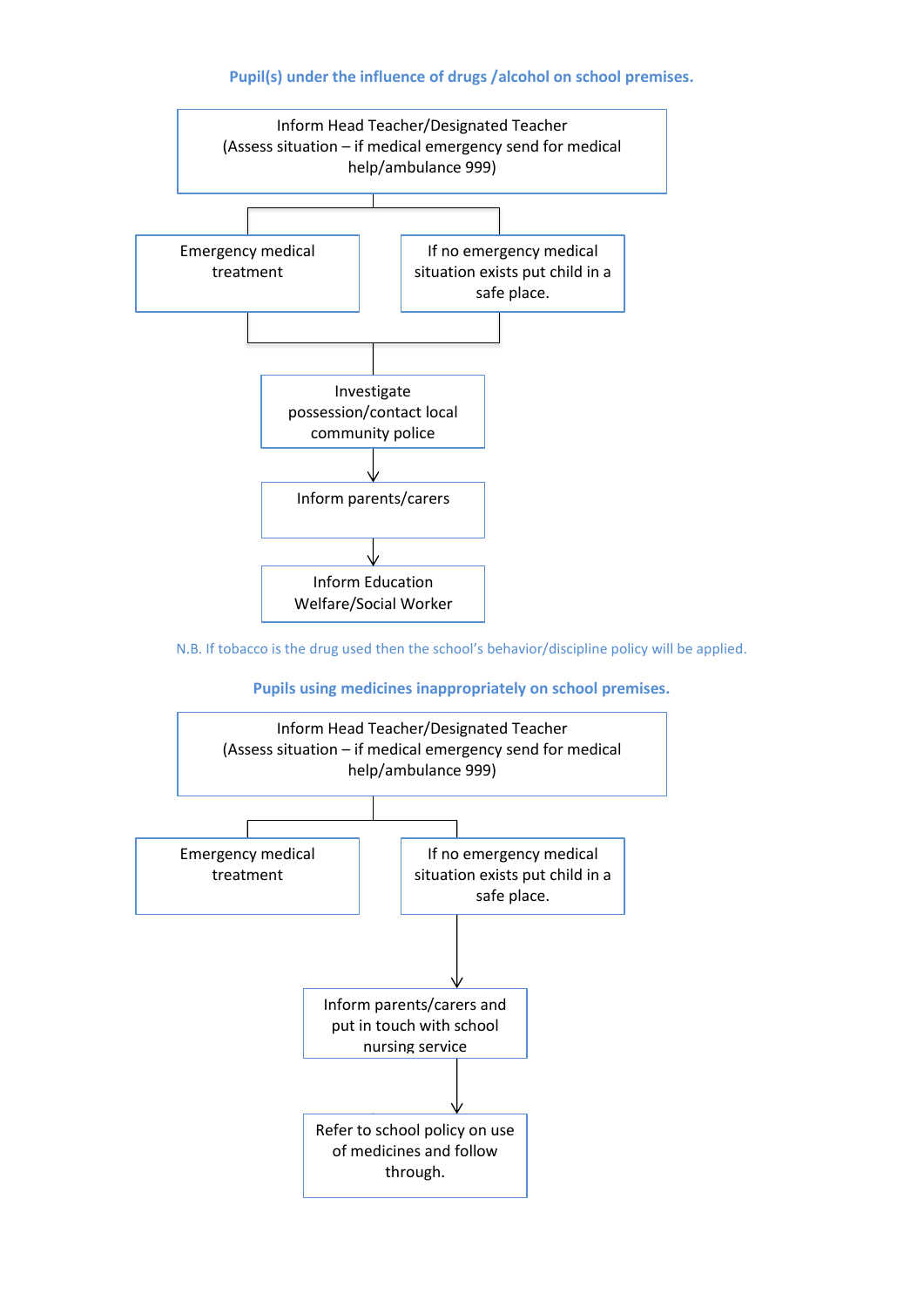# **Pupils makes disclosure about their own or parents/carers/others use of drugs/alcohol**



# **Drugs and / or paraphernalia found on pupils and/or premises**